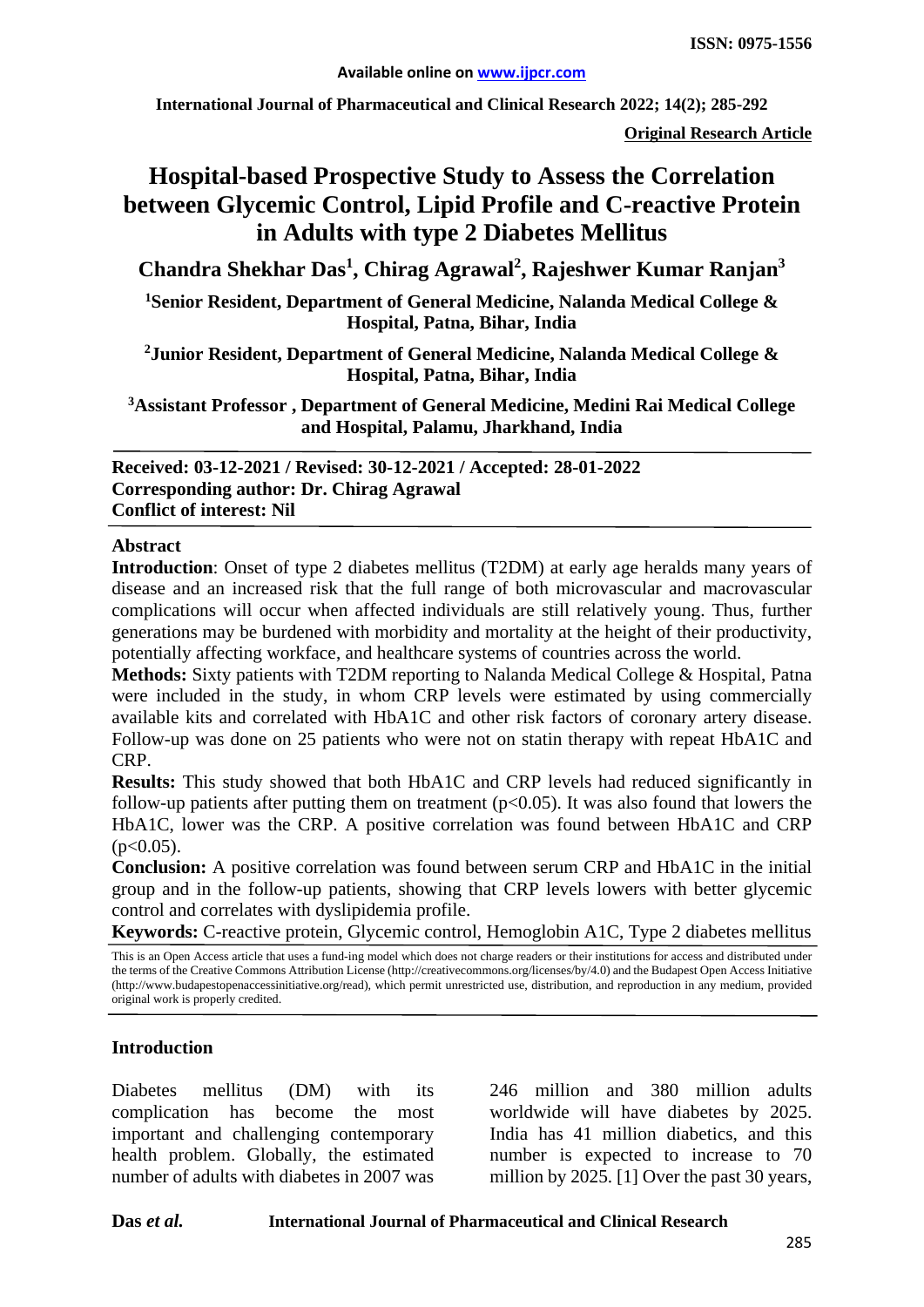the status of diabetes has changed from being considered as a mild disorder of the elderly to one of the major causes of morbidity and mortality affecting the youth and middle-aged people. [2] Onset of type 2 diabetes mellitus (T2DM) at early age heralds many years of disease and an increased risk that the full range of both microvascular and macrovascular complications will occur when affected individuals are still relatively young. Thus, further generations may be burdened with morbidity and mortality at the height of their productivity, potentially affecting workface, and healthcare systems of countries across the world.[3]

The World Health Organization projects that diabetes will be the seventh leading cause of death in 2030.[4] Diabetes particularly affects low-income and middle-income countries in terms of prevalence, mortality, and morbidity. More than 80% of people with diabetes live in developing countries, where rapid cultural and social changes, including changes in lifestyle, aging populations, increasing urbanization, dietary changes, and reduced physical activity, all contribute to the dramatic increase in the epidemic of diabetes. The majority of people with diabetes in low-income and middle-income countries are under 60 years of age.[5] According to recent estimates, diabetes accounts for 1.4 million cases with a 7.7% prevalence and more than 25,000 diabetesrelated deaths in Sudan.[5]

In India, nearly 75% of T2DM patients have the first-degree family history. The lifetime risk of developing the disease is about

40% in offspring of one parent with T2DM and the risk approaches to 70% if both parents have diabetes. In terms of sibling relative risk, a first-degree relative (FDR) of a patient with T2DM has a threefold increased risk of developing the disease. [6] It is found that Indians have 45% positive

family history of diabetes as compared to 38% of the Europeans. [7] Lipid metabolism in T2DM is modulated by a series of factors among which, the degree of glycemic control and the presence of insulin resistance (IR) are the two most important factors. Diabetic dyslipidemia is a complex cluster of potentially atherogenic lipid and lipoprotein changes. Increased plasma triglycerides (TGs), especially very high-density lipoprotein (VLDL), TG, and low concentration of high-density lipoprotein cholesterol

(HDL-C), preponderance of small, dense low-density lipoprotein (LDL) and excessive postprandial lipemia are the main components of diabetic dyslipidemia. [8]

Patients with T2DM have a two to four-fold higher risk of cardiovascular events. The progression of coronary artery disease appears faster when compared with nondiabetic patients.[9] Since inflammation is believed to have a role in the pathogenesis of cardiovascular events, measurement of markers of inflammation has been proposed as a method to improve the prediction of the risk of these events.[10]

C-reactive protein is the most reliable marker of inflammation. [11] CRP is produced by hepatocytes largely under the regulatory control of inflammatory cytokines, including IL-6, TNF- $α$ . [10]

Diabetes exposure can be characterized by the level of glycosylated hemoglobin (HbA1C) which is an accurate, precise measure of chronic glycemic levels and correlates well with risk of diabetic complications. C-reactive protein and glycated hemoglobin (HbA1C) are established risk factors for the development of cardiovascular diseases. [10]

CRP was also found to be predictive of future cardiovascular events in patients with the metabolic syndrome and to add prognostic information to the ATP-III definition of the metabolic syndrome. [12] Evidence suggests that CRP might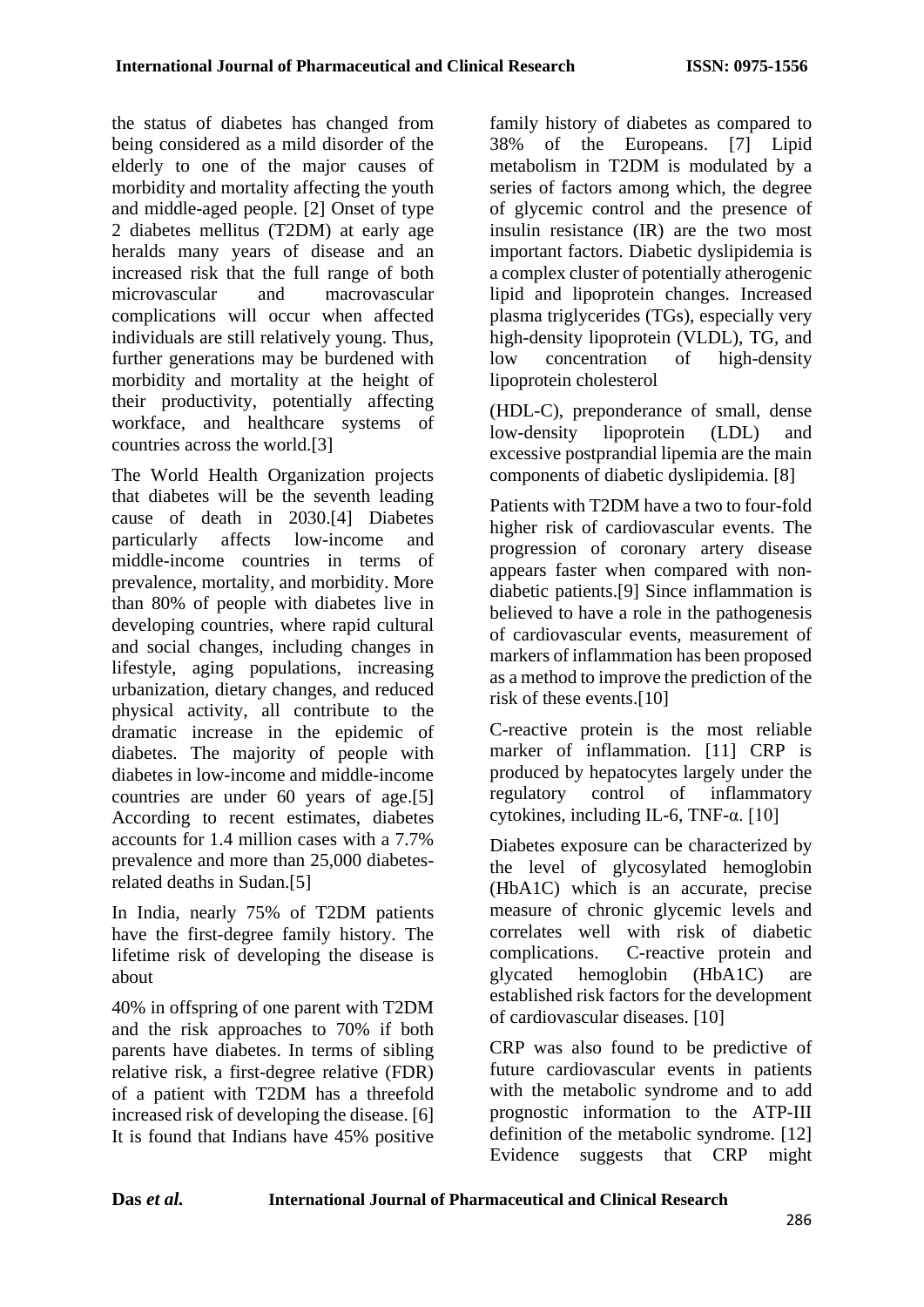represent a novel biomarker of vascular risk, CRP evaluation might also merit consideration as a method to monitor pharmacologic interventions used to prevent and treat cardiovascular disease. [13]

CRP is a possible risk factor for the development of type 2 diabetes mellitus. The glycemic control is related to CRP, but the relationship has yet to be elucidated. [10]

### **Materials and Methods**

This was a hospital-based prospective study comprised of 50 patients with type 2 diabetes mellitus reporting to Nalanda Medical College & Hospital, Patna, Bihar, India over a period of one year.

### **Inclusion criteria**

Inclusion criteria were the patients above 30 years with fasting venous blood glucose value equal or more than 100 mg/dl and postprandial glucose >140 mg/dl were included in the study.

### **Exclusion criteria**

Exclusion criteria were patients on statins, thiazolidinediones (TZDs), and antiinflammatory drugs that are known to reduce CRP levels excluded from the study. Patients with heart failure, acute febrile illness, renal, hepatic and malignant disorders, chronic illnesses, asymptomatic infections, type1diabetes, gestational diabetes, alcoholism, pancreatitis, and other endocrinal disorders, those on diuretic therapy, amino-glycosides and smokers were also excluded from the study.

## Methodology

Informed consent was taken from the patients. Detailed history, physical examination, which includes height, weight, body mass index (kg/m2), were measured. Resting pulse rate, blood pressure, body temperature was recorded. FBS and PPBS, CRP (immunoturbidimetric method), and HbA1C (ion exchange chromatography using HPLC) lipid profile samples were drawn at entry and at subsequent follow-up with a minimum gap of 3 months. Patients were put on OHA/insulin for control of blood sugar along with dietary control and exercise.

## **Statistical analysis**

Statistical analysis was done using SPSS package and MS excel. Students't' test and *X*2 test was used. Pearson correlation and p values were calculated. P values <0.05 was considered to be significant.

| Table 1: CKF In males and remales |               |             |  |
|-----------------------------------|---------------|-------------|--|
| <b>CRP</b>                        | <b>Number</b> | <b>Mean</b> |  |
| <b>Males</b>                      | 44            | 1.3871      |  |
| <b>Females</b>                    | 16            | 0.9989      |  |
| <b>Total</b>                      | 60            | 1.8762      |  |

**Table 1: CRP in males and females**

In this study of 60 patients, 44 patients were males, and 16 were females. There was no significant difference between male and female patients (p>0.05)

| $\mathbf{\sigma}$<br>Age | <b>Number</b> | HbA1C | <b>CRP</b> |
|--------------------------|---------------|-------|------------|
| $30 - 40$                | 6             | 11.43 | 1.87       |
| $40 - 50$                | 9             | 11.73 | 2.1        |
| 50-60                    | 29            | 10.11 | 1.8        |
| 60-70                    | 15            | 10.03 | 0.8        |
| $>70$                    |               |       |            |

**Table 2: Age distribution and CRP and HbA1C**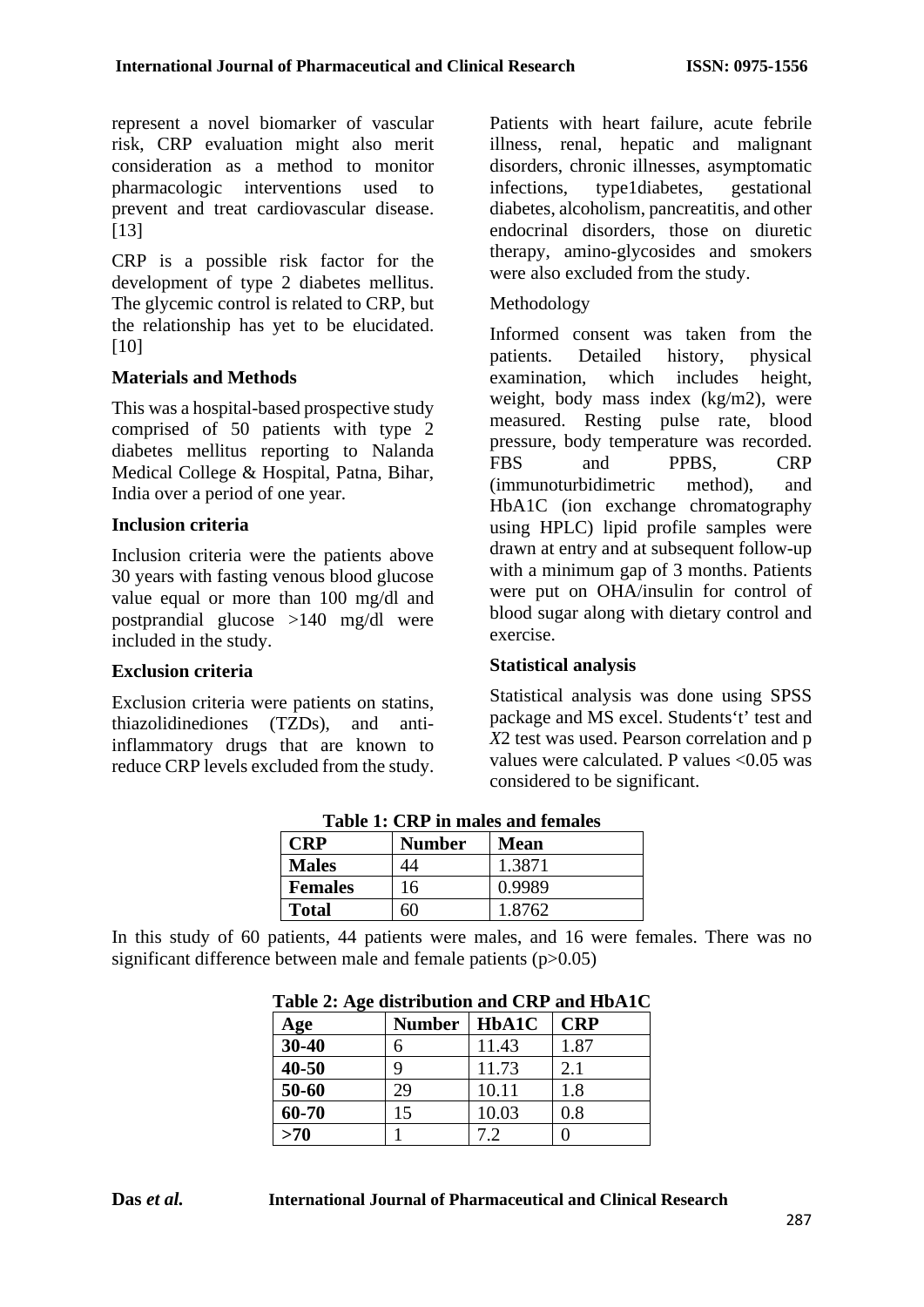Patients between ages 50-60 years were 29 with mean HbA1C and CRP of 10.11 and 1.8 respectively. There was no significance between different age groups in this study  $(p>0.05)$ 

| Table 5: URF and DMII. |               |            |
|------------------------|---------------|------------|
| <b>BMI</b>             | <b>Number</b> | <b>CRP</b> |
| <18                    |               | 1.20       |
| 18-23                  | 23            | 1.10       |
| $23 - 25$              | 29            | 1.20       |
| $25 - 30$              | 5             | 1.40       |
| $>30$                  |               | 1.20       |

| Table 3: CRP and BMI. |  |  |  |
|-----------------------|--|--|--|
|-----------------------|--|--|--|

In this study of 60 patients, patients with BMI <18 was 2 with mean CRP of 1.20. BMI between 23-25 were 29 with mean CRP of 1.20, BMI 25-30 were 5 with mean CRP of 1.40. There was no significant correlation between CRP and BMI in this study.

| <b>FBS</b> | <b>Number</b> | HbA1C |
|------------|---------------|-------|
| < 100      |               | 9.13  |
| 100-200    |               | 9.45  |
| 200-300    | 19            | 12.74 |
| >300       |               | 13.55 |

#### **Table 4: FBS with HbA1C and CRP.**

Patients with FBS 0f 100 was 2 with HbA1C were 9.13, between 100-200 were 27, between 200-300 were 19, >300 were 112 had HbA1C of 9.45, 12.74, 13.55 respectively. FBS and HbA1C were directly correlated.

| Table 5: FFBS WILL HDATU alld UNF. |        |       |            |
|------------------------------------|--------|-------|------------|
| <b>PPBS</b>                        | Number | HbA1C | <b>CRP</b> |
| 140-200                            | 11     | 8.18  | 0.31       |
| 200-300                            | 17     | 10.27 | 0.59       |
| 300-400                            | 19     | 11.48 | 2.01       |
| 400-500                            | 10     | 13.32 | 3.7        |
| $>500$                             | 3      | 15.96 | 3.9        |

### **Table 5: PPBS with HbA1C and CRP.**

In this study of 60 patients, PPBS was correlated to HbA1C and CRP.

| radic v. Citr and ivan cholodori di |                             |      |  |
|-------------------------------------|-----------------------------|------|--|
| <b>LDL</b>                          | <b>CRP</b><br><b>Number</b> |      |  |
| $60$                                | 8                           | 1.90 |  |
| 60-80                               | 21                          | 0.99 |  |
| 80-100                              | 15                          | 1.73 |  |
| 100-120                             | 8                           | 0.78 |  |
| 120-140                             | $\mathcal{D}_{\mathcal{L}}$ | 1.39 |  |
| >140                                | б                           | 2.87 |  |

# **Table 6: CRP and total cholesterol.**

There was no significant correlation between CRP and LDL cholesterol  $(p>0.05)$ 

#### **Das** *et al.* **International Journal of Pharmaceutical and Clinical Research**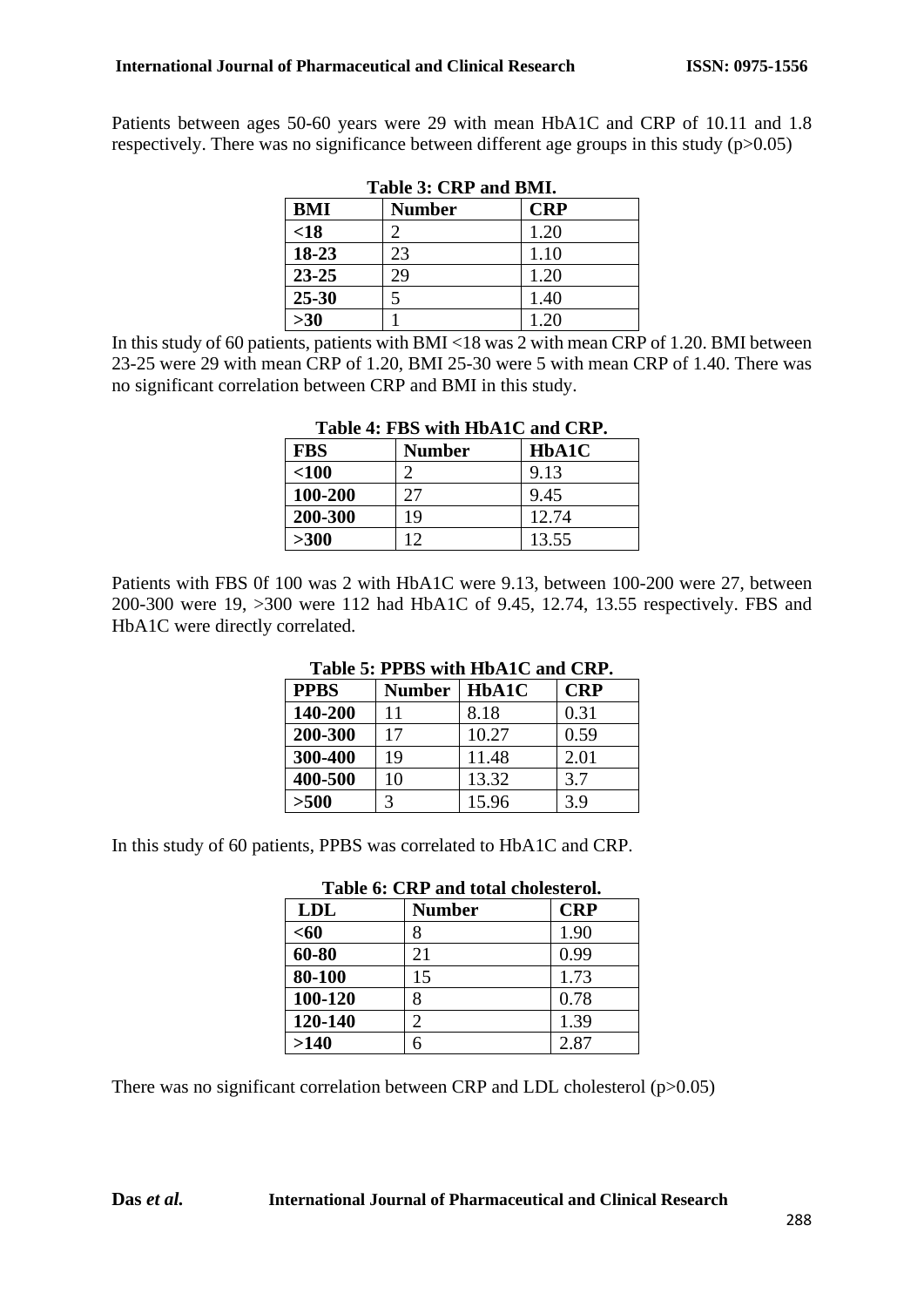| <b>LDL</b> | <b>Number</b> | <b>CRP</b> |
|------------|---------------|------------|
| $60$       | Q             | 1.87       |
| 60-80      | 20            | 0.90       |
| 80-100     | 10            | 1.88       |
| 100-120    | 12            | 0.98       |
| 120-140    | 2             | 1.67       |
| >140       |               | 2.98       |

**Table 7: CRP and LDL cholesterol.**

There was no significant correlation between CRP and LDL cholesterol  $(p>0.05)$ **Table 8: CRP and HDL cholesterol.**

| Table 6. CKT and TIDL cholesterol. |               |            |
|------------------------------------|---------------|------------|
| HDL                                | <b>Number</b> | <b>CRP</b> |
| $0 - 20$                           | 8             | 2.78       |
| 20-40                              | 21            | 1.34       |
| $40 - 60$                          | 27            | 1.11       |
| >60                                |               | 1.10       |

In this study of 60 patients, HDL cholesterol was compared with CRP. Patients with HDL cholesterol between 0-20 were 8, between 20-40 were 21, between 40-60 were 27 and HDL cholesterol >60 were 4 with mean CRP levels of 2.78, 1.34, 1.11, 1.10, respectively. There was a negative correlation between HDL cholesterol and CRP

| rable ). UNI and trigived fues. |               |            |  |
|---------------------------------|---------------|------------|--|
| <b>Triglycerides</b>            | <b>Number</b> | <b>CRP</b> |  |
| 100-200                         | 30            | 0.76       |  |
| 200-300                         | 19            | 0.89       |  |
| 300-400                         | 5             | 1.56       |  |
| 400-500                         | 5             | 2.32       |  |
| >500                            |               | 2.23       |  |

|  |  |  |  | Table 9: CRP and triglycerides. |
|--|--|--|--|---------------------------------|
|--|--|--|--|---------------------------------|

In this study of 60 patients, triglyceride levels were compared with CRP. Patients with triglyceride levels between 100-200 were 30, between 200-300 were 19, between 300-400 were 5, between 400-500 was 5 and with levels >500 were 1 with mean CRP levels of 0.76, 0.89, 1.56, 2.3, 2.2, respectively. There was significant positive correlation between CRP and triglyceride levels  $(p<0.05)$ 

| HbA1C  | <b>Number</b> | <b>CRP</b> |
|--------|---------------|------------|
|        |               | 0.57       |
| $7-9$  | 16            | 0.66       |
| $9-10$ | 13            | 2.34       |
| $>10$  | 20            | 3.12       |

# **Table 10: CRP and HbA1C.**

In this study of 50 patients, patients with HbA1C <7 were 11, between 7-9 were 16, between 9-10 were 13, HbA1C >10 were 20 with mean CRP of 0.5, 0.66, 2.34, 3.12, respectively. There was significant correlation between CRP and HbA1C ( $p<0.05$ )

#### **Das** *et al.* **International Journal of Pharmaceutical and Clinical Research**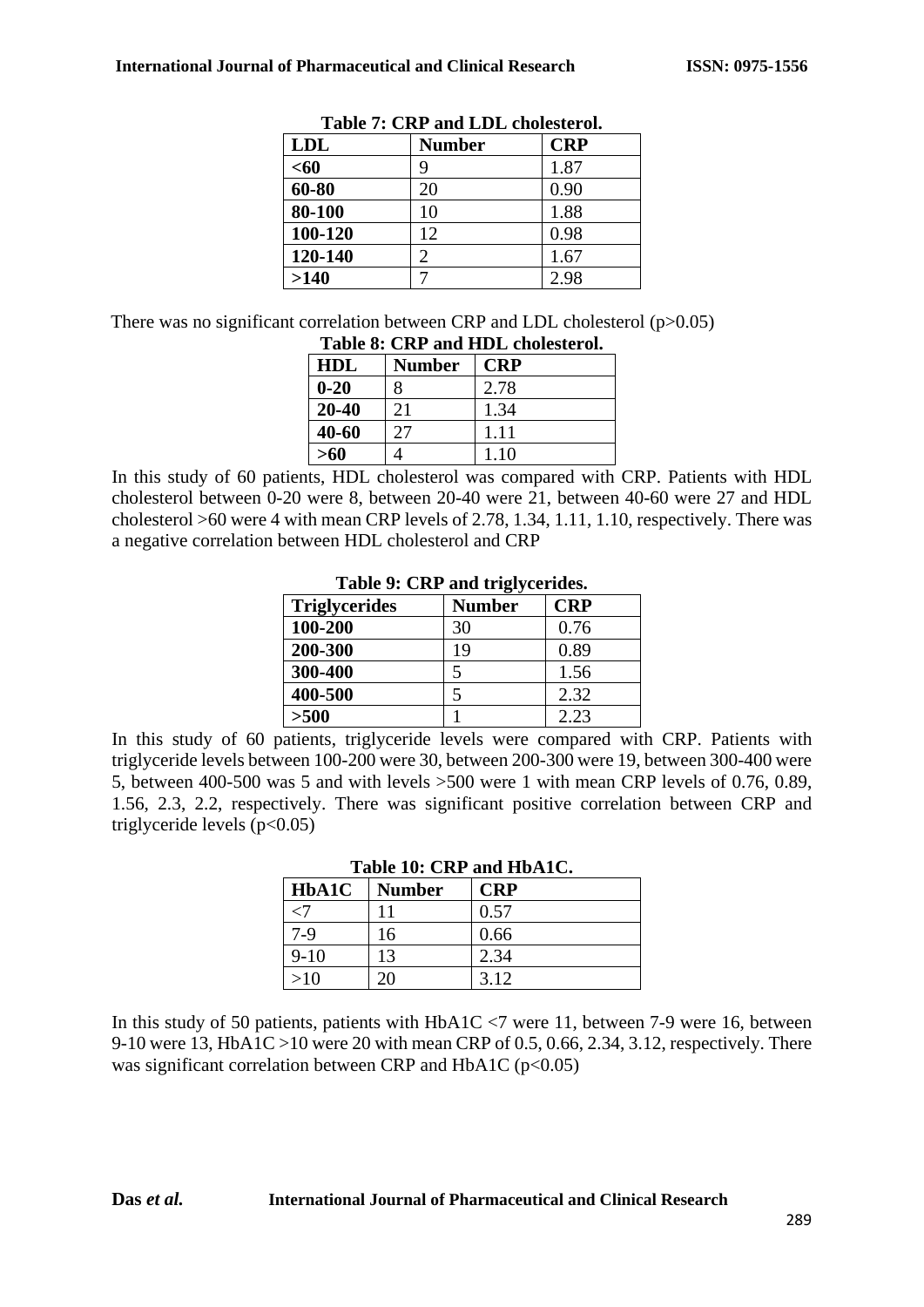| Table 11: HDATC and CRP of by initial and 25 follow-up cases. |                |                  |                |                  |  |  |
|---------------------------------------------------------------|----------------|------------------|----------------|------------------|--|--|
|                                                               | HbA1c          | HbA1c            | <b>CRP</b>     | <b>CRP</b>       |  |  |
|                                                               | Initial $(60)$ | Follow-up $(25)$ | Initial $(60)$ | Follow-up $(25)$ |  |  |
| <b>Mean</b>                                                   | 9.8712         | 8.43             | 1.2317         | 0.37             |  |  |
| <b>SD</b>                                                     | 1.9876         | 1.56             | 0.9874         | 0.69             |  |  |
| value                                                         |                | 0.0001           |                | 0.0003           |  |  |

**Table 11: HbA1C and CRP of 60 initial and 25 follow-up cases.**

The mean HbA1C of 60 patients initially was  $9.87\pm1.98$ , and the mean CRP was  $1.23\pm0.9874$ . A follow-up of 25 cases was done on patients who were not on statin therapy. On follow-up, the mean HbA1C of 25 cases had reduced to  $8.43 \pm 1.23$  (p<0.05) and mean CRP of those 25 patients reduced to  $0.37\pm0.69$  (p<0.05)

| Table 12, Hbh I cand City of 20 million and 20 follow up capes. |                |                  |                |                  |  |  |
|-----------------------------------------------------------------|----------------|------------------|----------------|------------------|--|--|
|                                                                 | <b>HbA1c</b>   | <b>HbA1c</b>     | <b>CRP</b>     | <b>CRP</b>       |  |  |
|                                                                 | Initial $(25)$ | Follow-up $(25)$ | Initial $(25)$ | Follow-up $(25)$ |  |  |
|                                                                 |                |                  |                |                  |  |  |
| <b>Mean</b>                                                     | 9.8764         | 8.61             | 0.7420         | 0.36             |  |  |
| <b>SD</b>                                                       | 1.9789         | 2.67             | 0.862          | 0.78             |  |  |
| p value                                                         |                | 0.0007           |                | 0.0649           |  |  |

**Table 12: HbA1C and CRP of 20 initial and 20 follow-up cases.**

A comparison was made between initial HbA1C, CRP levels with HbA1C, CRP levels of follow up cases among 25 cases. The initial mean HbA1C of 25 patients was 9.87±1.97, and the mean HbA1C on follow up was 8.61±2.67. The initial mean CRP of 25 patients was 0.74±0.862 and mean CRP on follow up was  $0.35\pm0.78$ . HbA1C has significantly reduced in patients, after being put on treatment  $(p<0.05)$  and CRP levels also reduced  $(p<0.05)$ .

### **Discussion:**

There is growing evidence supporting the concept that chronic, low-grade, inflammatory states may have a pathogenic role in IR. Several studies have shown that proinflammatory cytokines and acutephase reactants are correlated with measures of IR, BMI, waist circumference, circulating TG, and HDL cholesterol concentration.

Inflammatory cytokines, such as tumor necrosis factor- $\alpha$  (TNF- $\alpha$ ) and interleukin-6 (IL-6), have been linked to IR, and their expression is increased in adipose tissue.[14]

Type 2 diabetes mellitus is a major risk factor for death, and numerous nonfatal complications. C-reactive protein, a marker of systemic inflammation, is emerging as an independent risk factor for cardiovascular disease and has been linked to an increased risk of thrombotic events. CRP levels are higher in people with diabetes compared to those without. Not much is known whether CRP in people with diabetes is related to the level of glycemic control. [10]

King and others in unadjusted analyses, demonstrated that a higher HbA1C is significantly associated with a higher CRP level. [15] This study showed that a rise in HbA1C, higher glycemic levels significantly correlated with increasing values of CRP. Steven et al found that the correlation between the reduction in LDL cholesterol and CRP levels was weak but significant in the group as a whole. [16] In this study, there was no significant correlation between CRP and LDL cholesterol.

Takiko et al showed that CRP negatively correlated with HDL cholesterol which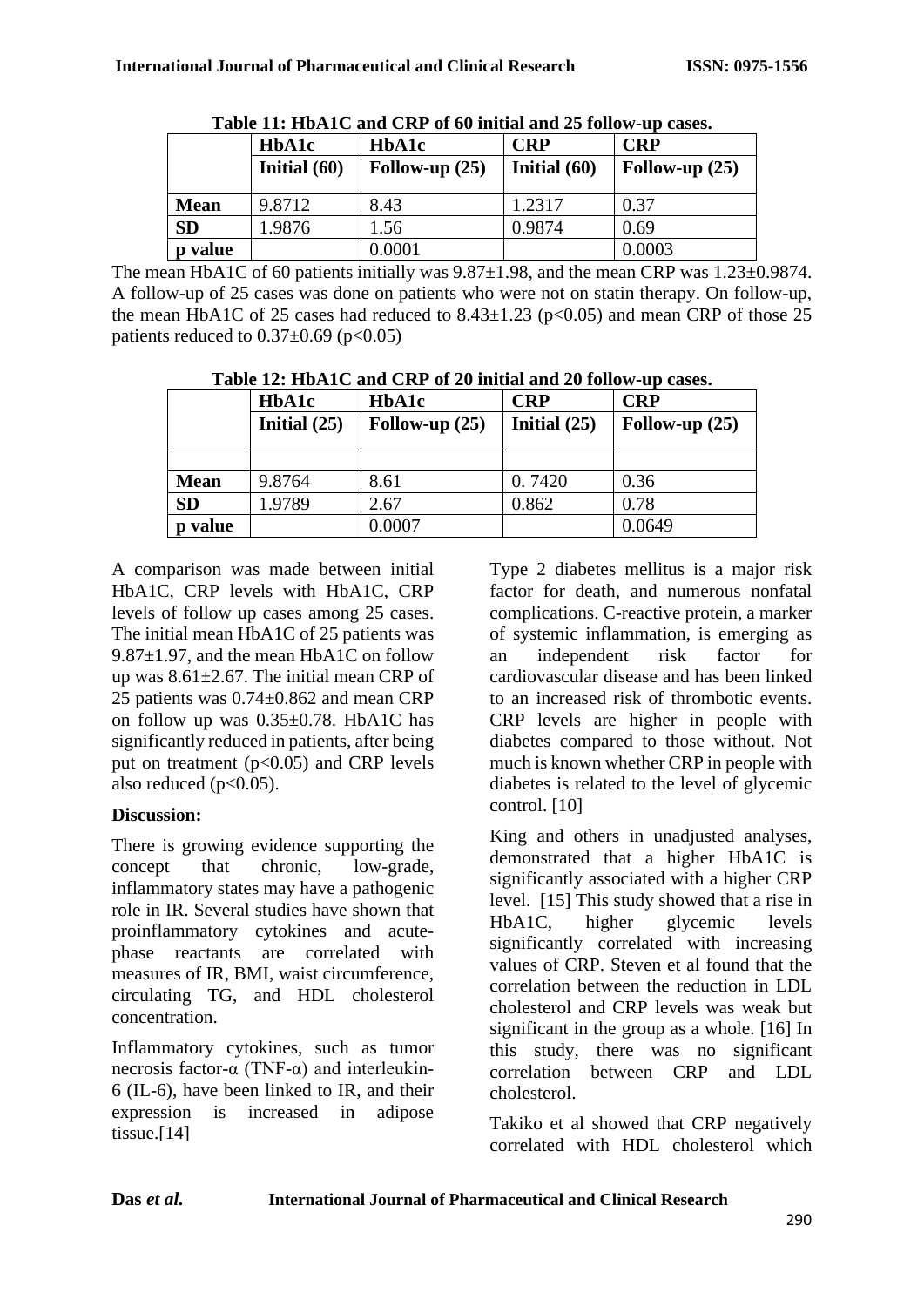were similar to the findings observed in this study. [17] Ana et al found that his-CRP levels were positively correlated with triglycerides. [18] This study also showed a positive correlation similar to other studies.

## **Conclusion:**

It was found that there exists a positive correlation between CRP and other risk factors of coronary artery disease like total cholesterol, triglycerides. Follow-up studies revealed that better glycemic control resulted in the lowering of CRP, which was significant. This study, therefore, reveals that CRP is an additional marker of better glycemic control and also correlates with the dyslipidemia profile seen in type 2 diabetes mellitus.

# **References:**

- 1. Ramachandran A, Snehalatha C. Current scenario of diabetes in India. J Diabetes 2009;1(1):18–28. DOI: 10.1111/j.1753-0407.2008.00004. x.
- 2. Mohan V, Sandeep S, Deepa R, et al. Epidemiology of type II diabetes: Indian scenario. Indian J Med Res 2007;125(3):217–230.
- 3. Alberti G, Zimmet P, Shaw P, et al. Type II diabetes in the young: the evolving epidemic. Diabetes Care 2004;27(7):1798–1811. DOI: 10.2337/ diacare.27.7.1798.
- 4. Mathers CD, Loncar D. Projections of global mortality and burden of disease from 2002 to 2030. PLoS Med. 2006;3(11): e442.
- 5. International Diabetes Federation. IDF Diabetes Atlas. 6th ed, 2013. Available from: http://www.idf.org/sites/default/files/E N\_6E\_Atlas\_Full\_0.pdf. Accessed June 25, 2015.
- 6. Ridderstrale M, Groop L. Genetic dissection of type II diabetes. Mol Cell Endocrinol 2009;297(1–2):10–17. DOI: 10.1016/j.mce.2008.10.002.
- 7. Ramachandran A, Snehalatha C. Type II diabetes mellitus—the epidemic of

the 21st century: the Indian scenario. Int J Diab Dev Countries 1999; 19:158– 164.

- 8. Carmena R. High risk of lipoprotein dysfunction in type II diabetes mellitus. Rev Esp Cardiol 2008;8(Supl C):18– 24.
- 9. Bax JJ, van der Wall EE. Assessment of coronary artery disease in patients with (a) symptomatic diabetes. European Heart J. 2006; 27:631-2.
- 10. Rajesh Kumar Meriga, Vishnu Anjan Nareddy\*, Sriram Venkata Sudha Sai Bhavya, Challa Sreekeerthi. Correlation between glycemic control, lipid profile and C-reactive protein in adults with type 2 diabetes mellitus done in a tertiary care hospital of Nellore, Andhra Pradesh, India. International Journal of Advances in Medicine | September 2020 | Vol 7 | Issue 9
- 11. Pradhan AD, Manson JE, Rifai N, Buring JE, Ridker PM. C-reactive protein, interleukin 6, and risk of developing type 2 diabetes mellitus. JAMA. 2001;286(3):327-34.
- 12. Ridker PM, Buring JE, Cook NR, Rifai N. C-reactive protein, the metabolic syndrome, and risk of incident cardiovascular events: an 8-year follow-up of 14 719 initially healthy American women. Circulat. 2003;107(3):391-7.
- 13. Balk EM, Lau J, Goudas LC, Jordan HS, Kupelnick B, Kim LU, et al. Effects of statins on nonlipid serum markers associated with cardiovascular disease: a systematic review. Ann Intern Med. 2003; 139:670-82.
- 14. Kamalakar B Mane1, Shilpa Asegaonkar2. Evaluation of Highsensitivity C-reactive Protein and Lipid Profile in Nondiabetic Siblings and Offspring of Type 2 Diabetes Mellitus Patients. Indian Journal of Medical Biochemistry, Volume 24 Issue 1 (January–April 2020)